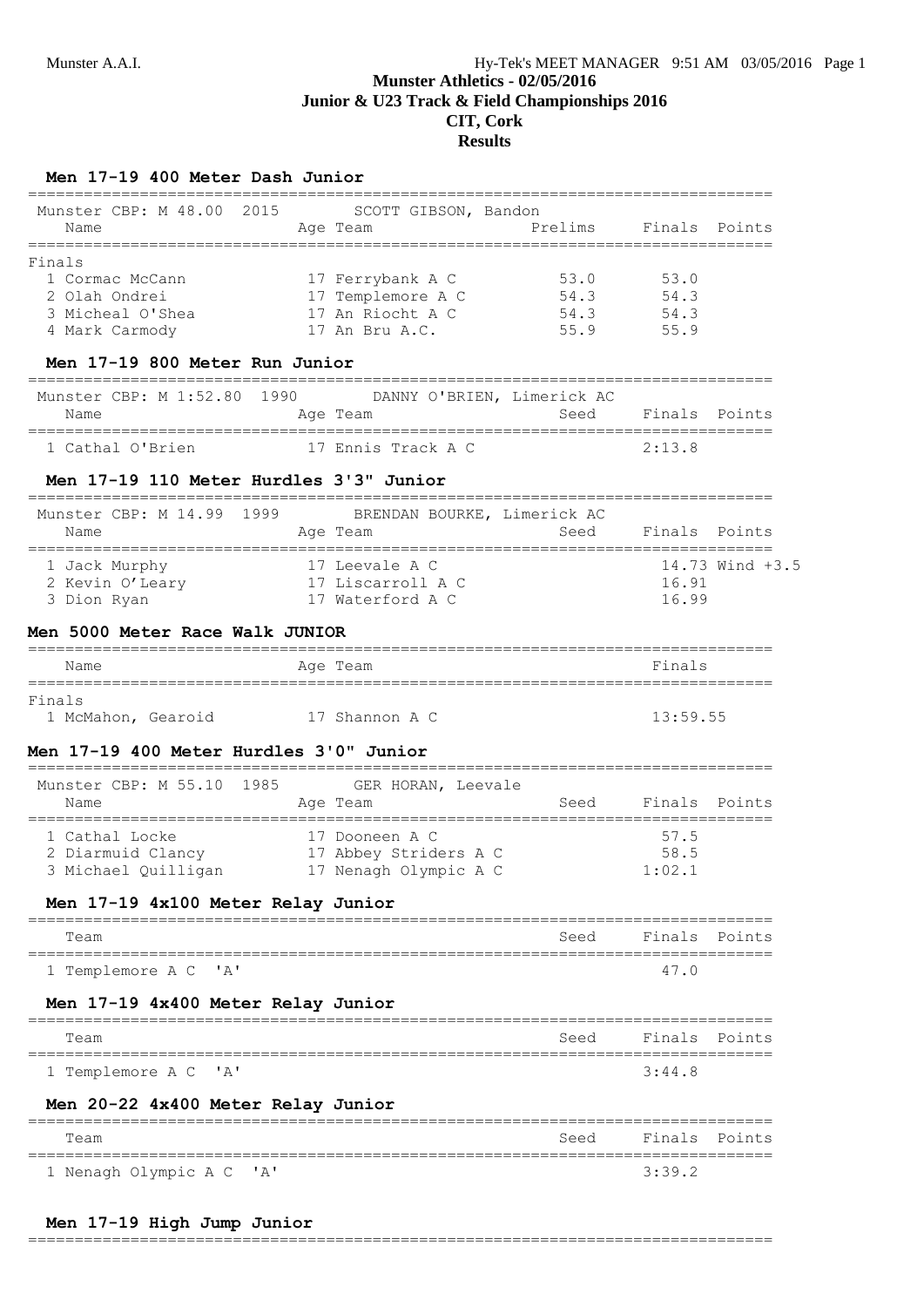## **Munster Athletics - 02/05/2016**

**Junior & U23 Track & Field Championships 2016**

## **CIT, Cork**

#### **Results**

| Munster CBP: M 1.96m 2013 | DAVID CUSSEN, Old Abbey |               |
|---------------------------|-------------------------|---------------|
| Name                      | Seed<br>Age Team        | Finals Points |
| 1 Dion Ryan               | 17 Waterford A C        | 1.95m         |
| 2 Ben Donovan             | 17 Abbey Striders A C   | 1.90m         |
| 3 Cian O'Brien            | 17 Waterford A C        | 1.80m         |

### **Men 17-19 Pole Vault Junior**

| Munster CBP: m 3.60m 2012<br>Munster CBP: M 3.60m 2006<br>Name | MEL O'CALLAGHAN, Gneevequilla<br>MARK BANNON, West Waterford<br>Age Team | Seed | Finals Points  |                |
|----------------------------------------------------------------|--------------------------------------------------------------------------|------|----------------|----------------|
| 1 Daniel Ryan<br>2 Declan Ryan                                 | 17 Moycarkey C/Cro<br>17 Moycarkey C/Cro                                 |      | 3.40m<br>2.80m | $\overline{4}$ |

### **Men 17-19 Long Jump Junior**

| Munster CBP: M 7.12m 2013<br>Name | EOIN CARROLL, Tralee Harriers<br>Age Team | Seed Finals Points |
|-----------------------------------|-------------------------------------------|--------------------|
| 1 Daniel Ryan                     | 17 Moycarkey C/Cro                        | 6.55m<br>2         |
| 2 Nikolia O'Connor                | 17 Tralee Harriers A C                    | 6.54m              |
| 3 Saran Mangalashthira            | 17 Abbey Striders A C                     | 6.18m              |
| 4 Dion Ryan                       | 17 Waterford A C                          | 6.08m              |
| 5 Cathal O'Brien                  | 17 Ennis Track A C                        | 5.86m              |
| 6 Adam Downey                     | 17 Farranfore                             | 5.73m              |
| 7 James Murphy                    | 17 Waterford A C                          | 5.46m              |
| 8 Corey Kissane                   | 17 An Riocht A C                          | 5.30m              |

### **Men 17-19 Triple Jump Junior**

| Munster CBP: M 13.88m 2005<br>Name | DENIS FINNEGAN, Spa Muckross<br>Age Team | Seed Finals Points |
|------------------------------------|------------------------------------------|--------------------|
| 1 Dion Ryan                        | 17 Waterford A C                         | 11.77m             |
| 2 Rossi Foley                      | 17 Farranfore                            | 11.75m             |
| 3 James Murphy                     | 17 Waterford A C                         | 11.16m             |
| 4 Cian O'Brien                     | 17 Waterford A C                         | 10.88m             |
| 5 Corey Kissane                    | 17 An Riocht A C                         | 10.78m             |

### **Men 17-19 Shot Put 6kg Junior**

| Munster CBP: M 7.12m 2003<br>Name | EOIN LEEN, Tralee Harriers<br>Age Team | Seed | Finals Points |
|-----------------------------------|----------------------------------------|------|---------------|
| 1 Gavin Hicks                     | 17 Bandon A C                          |      | 12.70mM       |
| 2 Rossi Foley                     | 17 Farranfore                          |      | 9.82mM        |

### **Men 17-19 Discus Throw 1.75kg Junior**

| Munster CBP: M 53.63m 1984 | FRANK O'BRIEN, Dungarvan | Finals Points |  |
|----------------------------|--------------------------|---------------|--|
| Name                       | Age Team                 | Seed          |  |
| 1 Tomas O'Neil             | 17 Gneeveguilla A C      | 32.85m        |  |
| 2 Gavin Hicks              | 17 Bandon A C            | 31.90m        |  |
| 3 Rossi Foley              | 17 Farranfore            | 28.63m        |  |

### **Men 17-19 Hammer Throw 6kg Junior**

| Munster CBP: M 55.98m | MICHAEL GRACE, Tipp Town | Finals Points |
|-----------------------|--------------------------|---------------|
| Name                  | Age Team                 | Seed          |
| 1 Tomas O'Neil        | 17 Gneevequilla A C      | 50 82m        |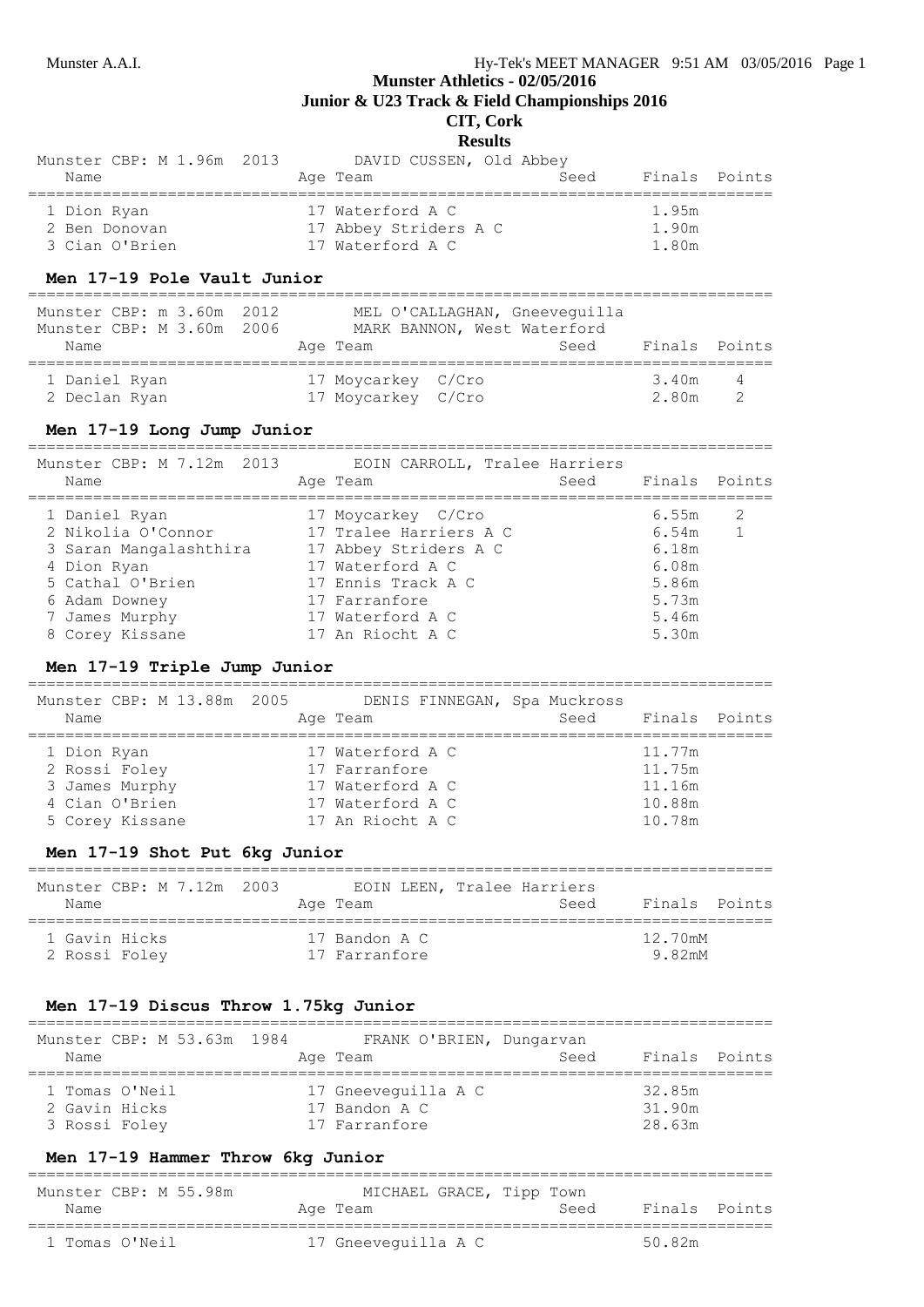## **Munster Athletics - 02/05/2016**

**Junior & U23 Track & Field Championships 2016**

## **CIT, Cork**

**Results**

2 Gavin Hicks 17 Bandon A C 24.89m

**Men 17-19 Javelin Throw 800gr Junior**

| Munster CBP: M 53.65m 2010<br>Name                                             |           | JACO OOSTHUYSEN, Clonmel<br>Age Team                  | Seed               | Finals                     | Points |
|--------------------------------------------------------------------------------|-----------|-------------------------------------------------------|--------------------|----------------------------|--------|
| 1 Eoghan Flynn<br>2 Luke O'Brien<br>3 Rossi Foley                              |           | 17 Waterford A C<br>17 Waterford A C<br>17 Farranfore |                    | 48.49m<br>38.66m<br>36.85m |        |
| Men 17-19 Weight Throw 35Lbs Junior                                            |           |                                                       |                    |                            |        |
| Munster CBP: M 11.19m 2004 JAMES NAGLE, Farranfore Maine Valley<br>Name        |           | =================<br>Age Team                         | Seed               | Finals Points              |        |
| 1 Gavin Hicks<br>17 Farranfore<br>2 Rossi Foley                                |           | 17 Bandon A C                                         |                    | 8.04m<br>7.58m             |        |
| Men 20-23 100 Meter Dash U23                                                   |           |                                                       |                    |                            |        |
| Munster CBP: M 10.30<br>1991<br>Name                                           |           | CARLTON HADDOCK, Togher<br>Age Team                   | Seed Finals Points |                            |        |
| 1 Michael Deady 23 Menapians A.C.<br>2 Oisin Fitzpatrick 23 Nenagh Olympic A C |           |                                                       |                    | - 11.5<br>11.6             |        |
| Men 20-23 200 Meter Dash U23                                                   |           |                                                       |                    |                            |        |
| Munster CBP: M 21.90 1992 TOM COMYNS, Limerick AC<br>Name                      |           | Age Team                                              | Seed               | Finals Points              |        |
|                                                                                |           |                                                       |                    |                            |        |
| 1 Paul White<br>2 William O'Connor 23 An Riocht A C                            |           | 23 Nenagh Olympic A C                                 |                    | 22.9<br>23.5               |        |
| Men 20-23 400 Meter Dash U23                                                   |           |                                                       |                    |                            |        |
| Munster CBP: M 49.93 2003 PADDY O'GORMAN, Leevale<br>Name                      |           | Seed Finals Points<br>Age Team                        |                    |                            |        |
| 1 William Flynn 23 Shannon A C                                                 |           |                                                       |                    | 51.0                       |        |
| Men 20-23 400 Meter Hurdles U23                                                |           |                                                       |                    |                            |        |
| Munster CBP: M 53.93 1999 COLIN BYRNE, St Abbans<br>Name                       |           |                                                       | Seed               | Finals Points              |        |
|                                                                                |           | Age Team                                              |                    |                            |        |
| 1 Dan Finnerty                                                                 |           | 23 Nenagh Olympic A C                                 |                    | 1:00.5                     |        |
| Men 20-23 3000 Meter Steeplechase 3'0" U23<br>Name                             |           | Aqe Team                                              | Seed               | Finals Points              |        |
| 1 Patrick Chesser                                                              |           | 23 Ennis Track A C                                    |                    | ===============<br>10:18.3 |        |
| Men 20-23 High Jump U23                                                        |           |                                                       |                    |                            |        |
| Munster CBP: M 2.00m 1997<br>Name                                              | ========= | CHRISTOPHER CROWLEY, Belgooley<br>Age Team            | Seed               | Finals Points              |        |
| 1 David Cussen                                                                 |           | 23 Old Abbey A C                                      |                    | 2.00mM                     |        |